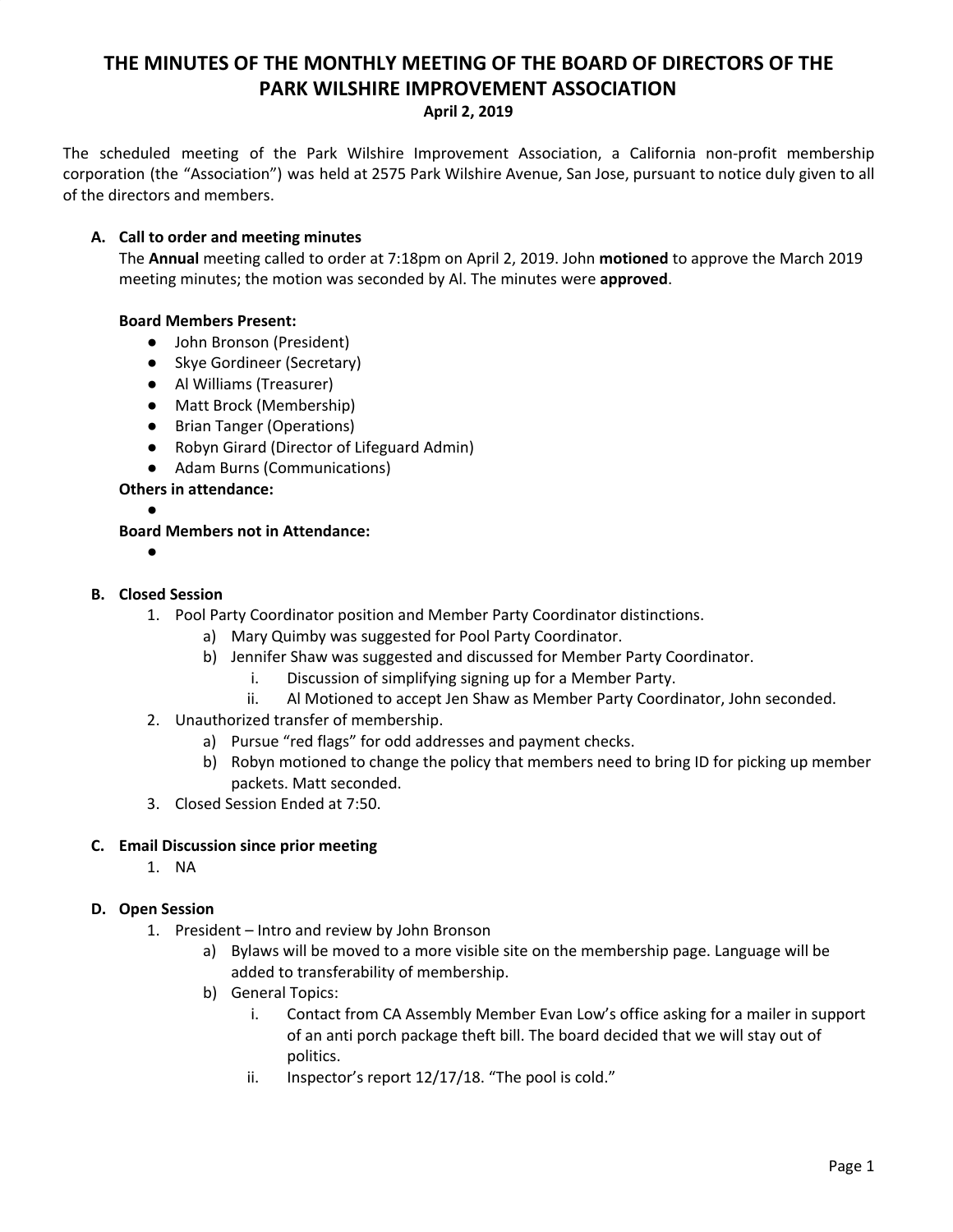- 2. Membership Matt Brock
	- a) Matt provided an aerial map of resident homes and suggested adding text to the membership boundary.
	- b) Matt presented guest pass cards for review.
	- c) There was a non-resident that missed their waitlist slot due to miscommunication. It was decided to put them on the top of the waitlist.
- 3. Secretary Skye Gordineer
	- a) no report.
- 4. Treasurer Al Williams

a) Financial report and historical summary:

| <b>Financial Summary</b>      | <b>Checking</b> | <b>Savings</b> | <b>Total</b> |
|-------------------------------|-----------------|----------------|--------------|
| This Month: April 2, 2019     | 12,080          | 240,400        | 252,480      |
| Last Month: March 2019        | 33,702          | 219,359        | 253,061      |
| Last Year: April 2018         | 18,217          | 219,298        | 237,515      |
|                               |                 |                |              |
| Increase / (Decrease) versus: |                 |                |              |
| Last Month                    | (21, 622)       | 21,041         | (581)        |
| Last Year                     | (6137)          | 21,102         | 14,965       |

- 5. Robyn Girard lifeguards
	- a) Discussion of Salary rate for swim instructors and Initial Lifeguards.
	- b) Al motioned to approve new salary rates, Brian seconded.
- 6. Communications Adam Burns
	- a) Pool Dates as Known: June 8th schools out for summer party, July 4th parade and party.
- 7. Operations Brian Tanger
	- a) Schedule table of important Dates see table at end of minutes
		- i. Brian Motioned the scheduled for important dates, Robyn seconded.
	- b) Add a light to front area of pump house with switch. Replace 3 pool house fixtures. Add exterior outlet near pump house. Will look for bids for new lighting.
	- c) Post replacement.
	- d) It was suggested to get a Tuff Shed in the grassy area in the back corner to put all pool equipment stuff.
	- e) Add screen to pump house to prevent critters gaining access. John will take care of that.

Tabled: Membership Certificates. Delinquent members.

We adjourned the meeting at 9:06pm. Next meeting May 7th at 7:15.

Respectfully Submitted, Skye Gordineer, Secretary